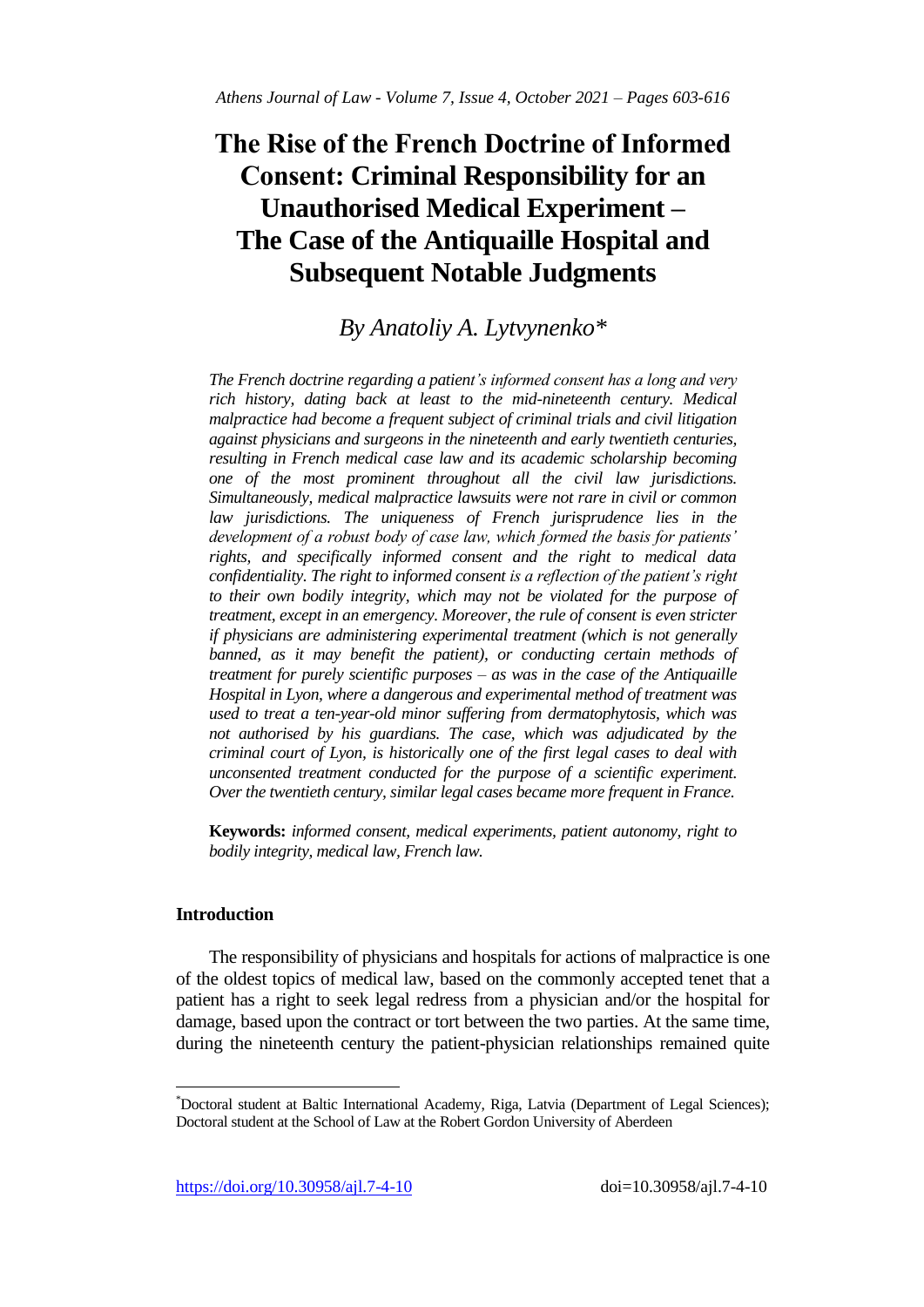paternalistic, and occasionally the courts were even unable to reach a proper conclusion regarding the characteristics of the patient-physician relationship.<sup>1</sup> Nineteenth-century French legislation did not provide any special liability of doctors and nurses (except for the Professional Secrecy Obligation, protected under Art. 378 of the Penal Code), and general malpractice terms were attributed to them.<sup>2</sup> During earlier periods, they could be found guilty of Art. 311 or 319/320 of the Penal Code, but later the courts primarily attached civil liability on the basis of Art. 1382-1383 of the French Civil Code, which was attributed to more "moderate" negligence.<sup>3</sup> In order to be found criminally negligent, the physician's negligence had to involve gross disregard of the existing rules of the medical profession and the patient"s health condition, causing serious injuries to the patient, displaying ignorance that is incompatible with the possession of a doctor"s diploma.<sup>4</sup> Despite French courts have firmly affirmed that doctors are liable for their malpractice from a relatively early date,<sup>5</sup> the jurisprudence relating to medical liability during the Regime Ancien did not form an adequate body of case law (some parliaments could find a doctor liable for negligence or application of dangerous methods of treatment, while the others found that physicians could not be liable for negligence or medical errors occurring in the course of practicing their profession).<sup>6</sup> However, the inconsistence in the courts' position relating to the issue of doctor's liability, as such, was entirely abandoned in the first decades of the nineteenth century – medical practitioners, nurses and midwifes could be found to be liable for negligence, had they been in fault. Receiving compensation for a doctor's faulty actions (even in cases which resulted in a conviction and included a fine and occasionally several days of imprisonment) did not create any actual rights for the patient, at least not as we define patients' rights at present. In fact, patients' rights as we know them today could only develop from malpractice actions involving the patient's *will*. In 1982, the Federal Supreme Court of Germany, adjudicating a case concerning the plaintiff's right to access his medical record, claimed that the patient should not be regarded as a mere object of treatment, $^7$  a foundational idea upon which the doctrine of patients' autonomy is based.

Since we are dealing with a very unusual case, I would rephrase this claim in the following way: the *patient should not be regarded as a mere object of treatment in the course of a scientific experiment*. Experimental treatment methods could be applied if they are highly likely to benefit the patient, and if the development of medical science is contingent on the implementation of experimental methods, but they should be reconciled with the patient"s will, or "*informed consent,*" as it became known by the mid-twentieth century. Long before the case of *Salgo v.* 

<sup>1</sup>*Reichsgericht*, III Strafsenat, Urt. v. 31.05.1894.

<sup>2</sup>*Morin* (1856) at 192-193.

<sup>3</sup> See, e.g*. X*. c. *B*.

<sup>4</sup>*Peyronnette c. Dr. Cormon*.

<sup>&</sup>lt;sup>5</sup>The 1830 case of *Foucault c. Helie* was reported also in Labraque-Bordenhave (1879) and in Briand, Chaude & Bouis (1869); as well as in Dalloz Methodique, Vol. XXXIX (39), at 316-317 <sup>6</sup>Labraque-Bordenave (1879) at 196-197

<sup>7</sup>*Bundesgerichtshof,* 23.11.1982; VI ZR 222/79, para. 15-16*.*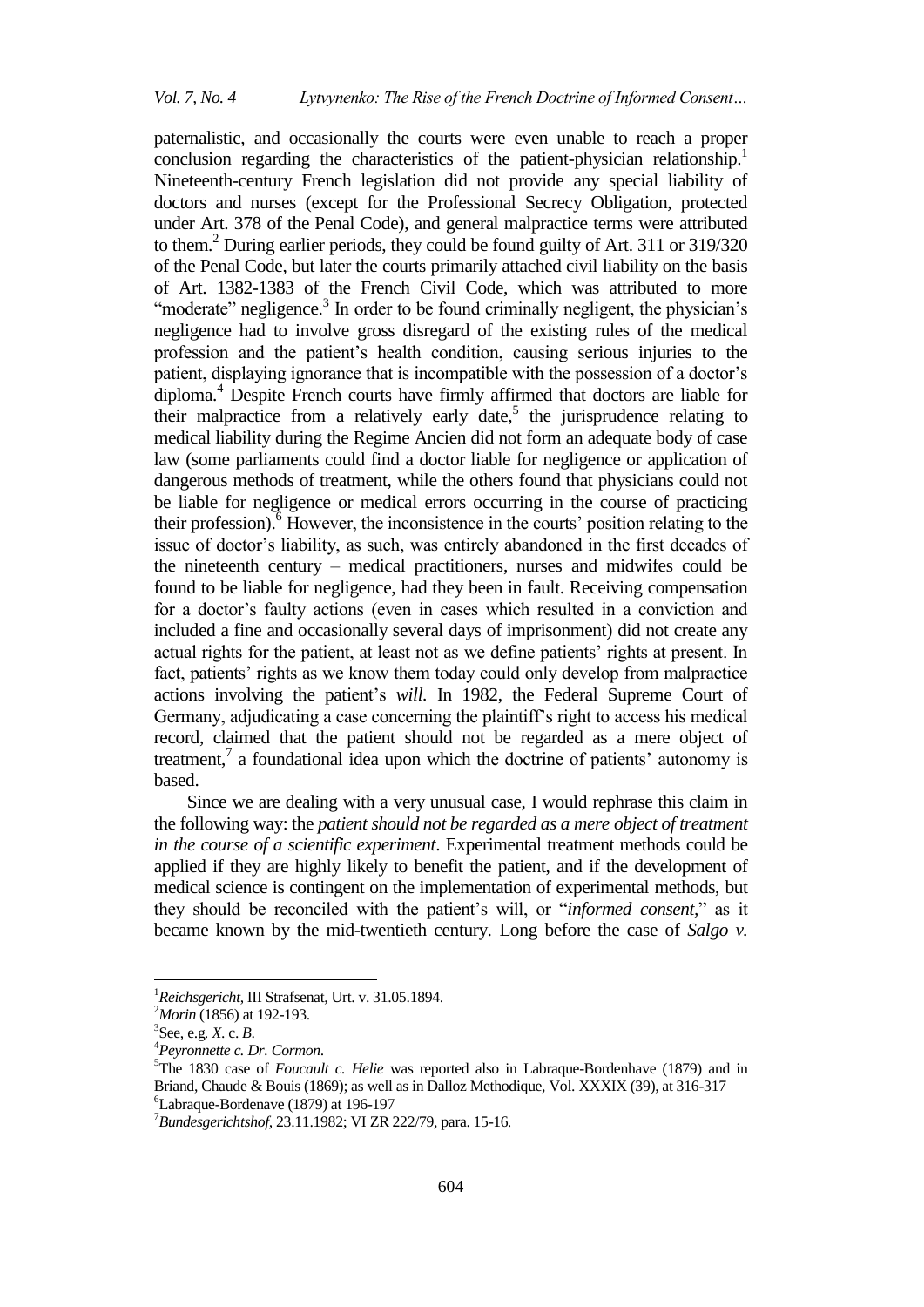Leland Stanford etc. Bd. Trustees (1957) was adjudicated, <sup>8</sup> French courts were using the terms "*a duty to warn*"<sup>9</sup> (referring to the doctor's duty to warn patients of the possible consequences of a certain method of treatment), or a "*free and informed consent*<sup>"10</sup> (referring to the requirement that the patient's consent be obtained before any medical intervention, including clarification of the planned procedure and, occasionally, its possible negative implications). A "duty to warn" is mentioned and discussed by Rene Demogue in his sixth volume on the treaty of obligations, which confirms the fact that the natural elements of informed consent were not only known in occasional court reports, but in respected legal doctrine as well.<sup>11</sup> In his doctoral thesis on the civil liability of the physicians, Abel also discusses the doctor's obligation to warn the patient of the hypothetical hazardous effects of a potentially dangerous medical intervention, referring to the existing case law in order to provide examples of how the courts dealt with the issue at the time.<sup>12</sup> based on these books, we may conclude that by the first part of the twentieth century, French medical law was an elaborate body of doctrine, law and jurisprudence and already possessed all the concepts of contemporary medical law.

The French counterparts of the Salgo case are considerably older, and the wording of the court reports lead to the conclusion that the French courts did *not* directly refer to a basic consent to medical intervention (predominantly, a surgical one), but rather to a far more "intelligent" one, in the same fashion as the California Court of Appeals did several decades later. The case I am referring to, the trial of *Guyenot and Gailleton* (as entitled in the official court report), <sup>13</sup> known also in Boucard"s brochure of the case materials as "*The Case of the Antiquaille Hospital,*" was adjudicated in 1859 by the criminal court of Lyon, contributed much to the French doctrine of informed consent. The case of *Dechamps* (1889- 90), adjudicated first by the civil court of Liege, Belgium and appealed at the Court of Appeals of Liege, provided the next milestone judgment on this matter.<sup>14</sup>

#### **Aims of the Paper and Research Methods**

Although the judgment at the core of this paper is quite old, it perfectly illustrates the uniqueness of the French medical jurisprudence at its beginning, as it already provided a legacy not only on the subject of informed consent, but also on the issue of unauthorised medical experiments. This was very unusual for nineteenth-century case law, which provided the basis for medical law. Thus, this paper strives to acquaint the reader with the vaults of French medical law and the inception of the concept known as the patient's rights, which developed from a resonant judgment handed down in Lyon. This is arguably the first medical malpractice case featuring an experimental method of treatment that was applied

<sup>8</sup> *Salgo v. Leland Board etc. Trustees*.

<sup>9</sup>*Chini c. Coconni; B. c. G*..

<sup>10</sup>*Consorts Chavonin c. K*.; *L. c. Consorts Chavonin et Cie des produits chimiques de la Sorbonne.*

 $11$ Demogue (1932) at 186-187 (Ch. 1)

 $12$ Abel (1936) at 123-134.

<sup>13</sup>*Min. Publ. c. Guyenot et Gailleton.* 

<sup>14</sup>*Demarche c. Dechamps.*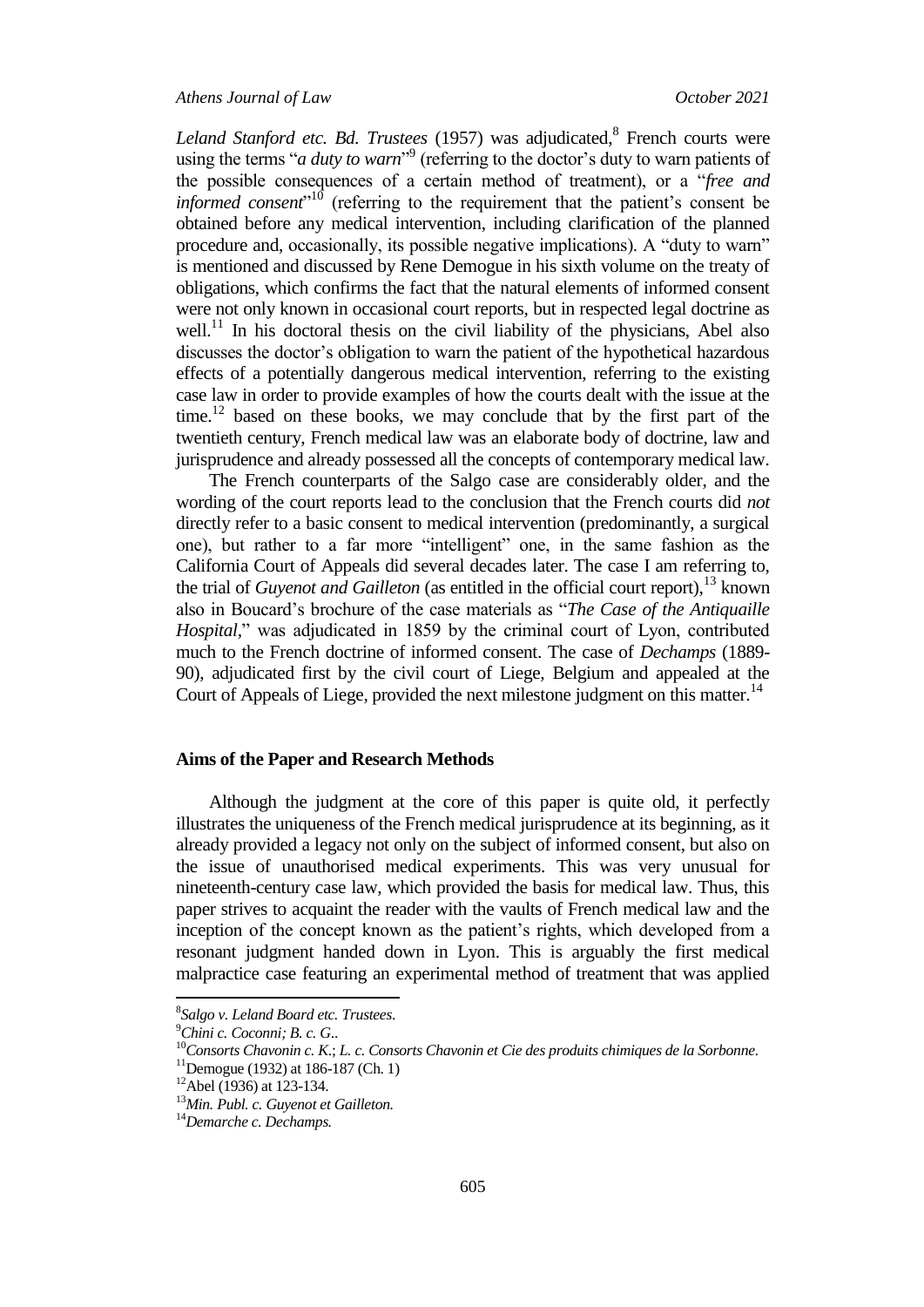solely for the necessity of medical science, and published in a professional scientific journal. I use the term "arguably" as an earlier English case, known as *Slater v. Baker and Stapleton*, had some similar characteristics, but is also considerably different, since the defendants rebroke the plaintiff's leg to apply a new means of treatment, and not for the specific purpose of publishing their new method of fracture treatments in a scientific article.<sup>15</sup> Thus, the "*Case of the Antiquaille Hospital*" may be rendered as the first case regarding an unauthorised medical experiment, conducted solely for the advancement of medical science.

This paper follows a historical-legal approach, and discusses a historical judgment that had a considerable impact on the future developments of French medical law and the evolution of pattients" rights. Historical jurisprudence should never be underestimated, as the foundation of the patient's rights is stringently valuable for the concept of the patient's autonomy and its vaults.

#### **Literature Overview**

"The Case of the Antiquaille Hospital" was not only featured in a court report in *Dalloz Periodique*, in which most of French (and occasionally foreign) judgments were published,<sup>16</sup> but was discussed in a brochure published by Boucard (1860), featuring additional facts regarding the case, including the speeches of the Attorney General (*Avocat Imperiale*) and counsel for defendant.<sup>17</sup> The journal *Revue de Therapeutique médico chirurgicale* (1860, [1]) also featured a paper containing the minutes of the case and the defence counsel's argument.<sup>18</sup> This judgment has been mentioned throughout the modern literature on the subject, for example in the works of Monnier<sup>19</sup>, Azenkot<sup>20</sup>, Beviere-Boyer in his work on medical research involving minor patients,  $2^1$  Memeteau<sup>22</sup> and Bernelin in her doctoral thesis.<sup>23</sup> Regrettably, the case facts and the judgment materials were not illustrated in the aforementioned works in much detail. It is this lacuna that the present paper will attempt to fill.

In their discussions of medical law, neither Boucard"s contemporaries nor the next generation of French legal authors alluded to this judgment within the context of the civil or criminal liability of doctors and other medical staff for harming their patients. For instance, Labraque-Bordenave (1879) mainly discussed the "*Domfront case*<sup>",24</sup> and the responsibility of the physicians in the times of the Ancien Regime, where the existing case law was frequently inconsistent and the

<sup>15</sup>*Slater v Baker & Stapleton*.

<sup>16</sup>*Min. Publ. c. Guyenot et Gailleton*.

 $17$ Boucard (1860).

 $18$ Anonymous (1860).

<sup>&</sup>lt;sup>19</sup>See Monnier (2001) at 383-402, and 385-386.

 $20$ Azenkot (2001).

<sup>&</sup>lt;sup>21</sup>Beviere-Boyer (2010) at 32.

<sup>22</sup>Mémeteau (2012).

 $^{23}$ Bernelin (2017) at 67.

<sup>&</sup>lt;sup>24</sup>It is a nickname for the case of *Foucault c. Helie*. This judgment was not once mentioned by contemporary authors.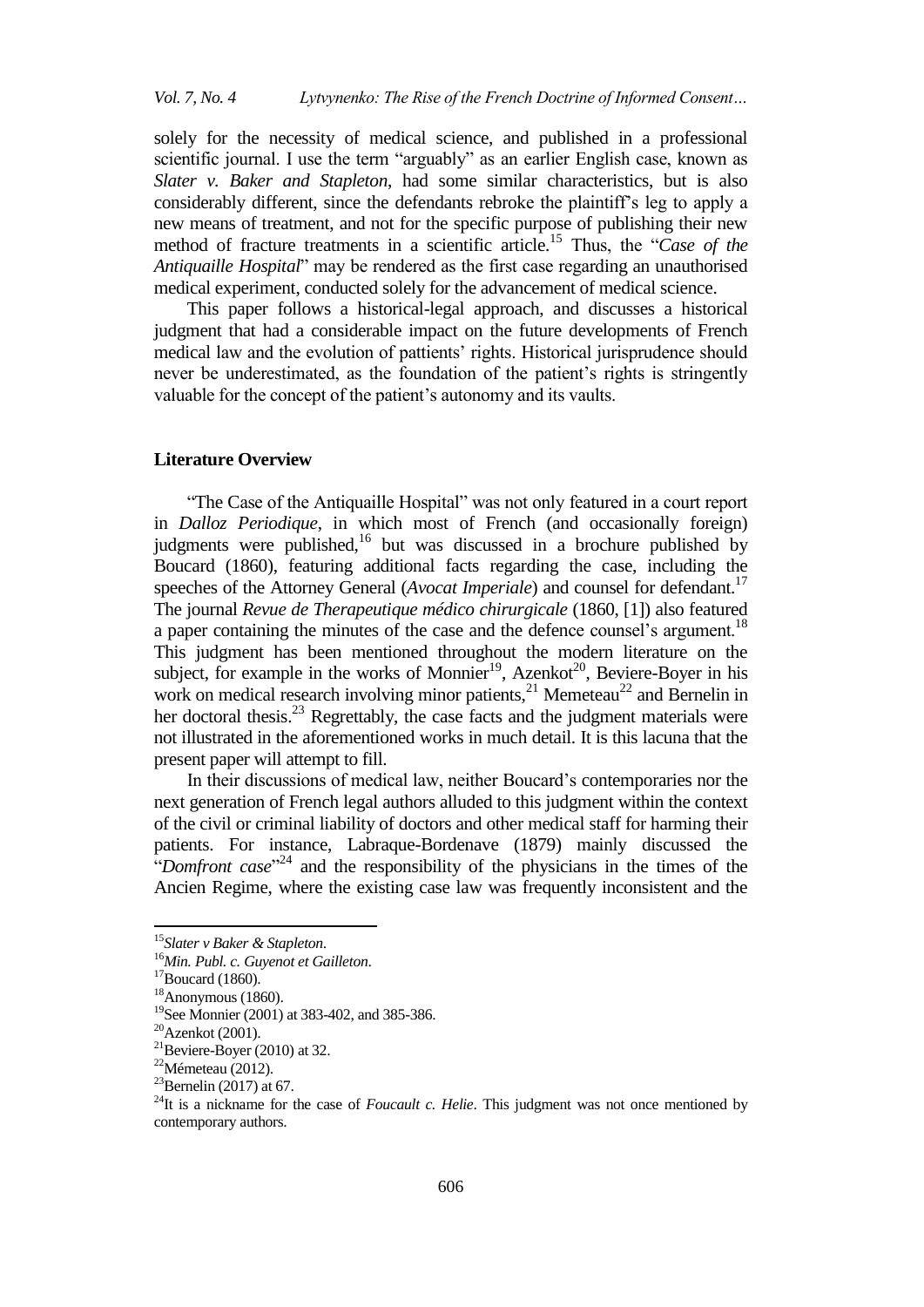#### *Athens Journal of Law October 2021*

courts did not always acknowledge that physicians could be liable for negligence.<sup>25</sup> Labori, Schaffhauser & Duparcq mentioned the case in a treatise on criminal law while examining the issue of the victim's consent to a crime committed against her.<sup>26</sup> Demogue cites this judgment in his discussion of the liability of physicians whose acts, involving a dangerous medical intervention, are not aimed at curing the patient, but rather at "removing a physical imperfection." He refers to "The Case of the Antiquaille Hospital," claiming: "It is still the same if the physician indulges in hazardous [clinical] trials, not to cure, but for the purpose of study [i.e. research]."<sup>27</sup> The case was also briefly mentioned in Petit's paper on medical liability.<sup>28</sup>

Finally, it is important to note that the case note of the *Dechamps* appeal in 1891, also appearing in the *Dalloz Periodique,* discusses the case under discussion, citing earlier examples of medical malpractice cases where the consent of the patient was the main issue or was implicitly meant to be as such.<sup>29</sup>

#### **Case Facts**

In early December 1858, a 10-year-old (11 according to Boucard's brochure) minor, identified by the initial B. (the court report in *Dalloz Periodique* used the name "Bouyon"), entered the Antiquaille hospital in Lyon to be treated from dermatophytosis, affecting his entire scalp. He was conservatively treated for a period of a month, without success. On January 7, 1859, Guyenot, a young intern at the venereal department, asked Gailleton, the head of the department, for permission to give the boy a "syphilitic" inoculation, which was an inoculation consisting of a mucoid plaque. The head of the department authorised him to do so, and later he administered four injections to the patient's right arm. No result was seen until February, when two superficial ulcerations (2mm in diameter) appeared, and in March roseola appeared on the boy"s trunk. An anti-syphilitic treatment was instituted, but the symptoms disappeared after six days (or around ten days, according to the trial brochure), and the anti-syphilitic treatment was terminated. By April, the boy's condition improved. The boy felt good and the ringworm disappeared by August. The experimental method of treatment was described by Guyenot in a weekly Paris newspaper (*Gazette hebdomadaire de Paris*, 15 Avril 1859). The young doctor claimed that the boy was not hurt by the procedure and was doing well.

The public prosecutor learned of this errant procedure and instituted proceedings for battery. He stated that the procedure had been implemented strictly out of pure scientific curiosity. M. Roe, the Imperial Advocate, claimed that while the right to experiment with healing methods was acceptable, it should

<sup>25</sup>Labraque-Bordenave (1879).

<sup>&</sup>lt;sup>26</sup>Labori, Schaffhauser & Duparcq (1896) at 609 (para. 55-56).

<sup>27</sup>Demogue (1932) at 186-187.

<sup>&</sup>lt;sup>28</sup>Petit (1912) at 139.

<sup>29</sup>See the case report of *Dechamps c. Demarche* in Dall. Per. 1891 II 281. Note that both the first and second-instance court reports with supplementary notes were published in diverse books and periodicals, and the supplementary note text also varied.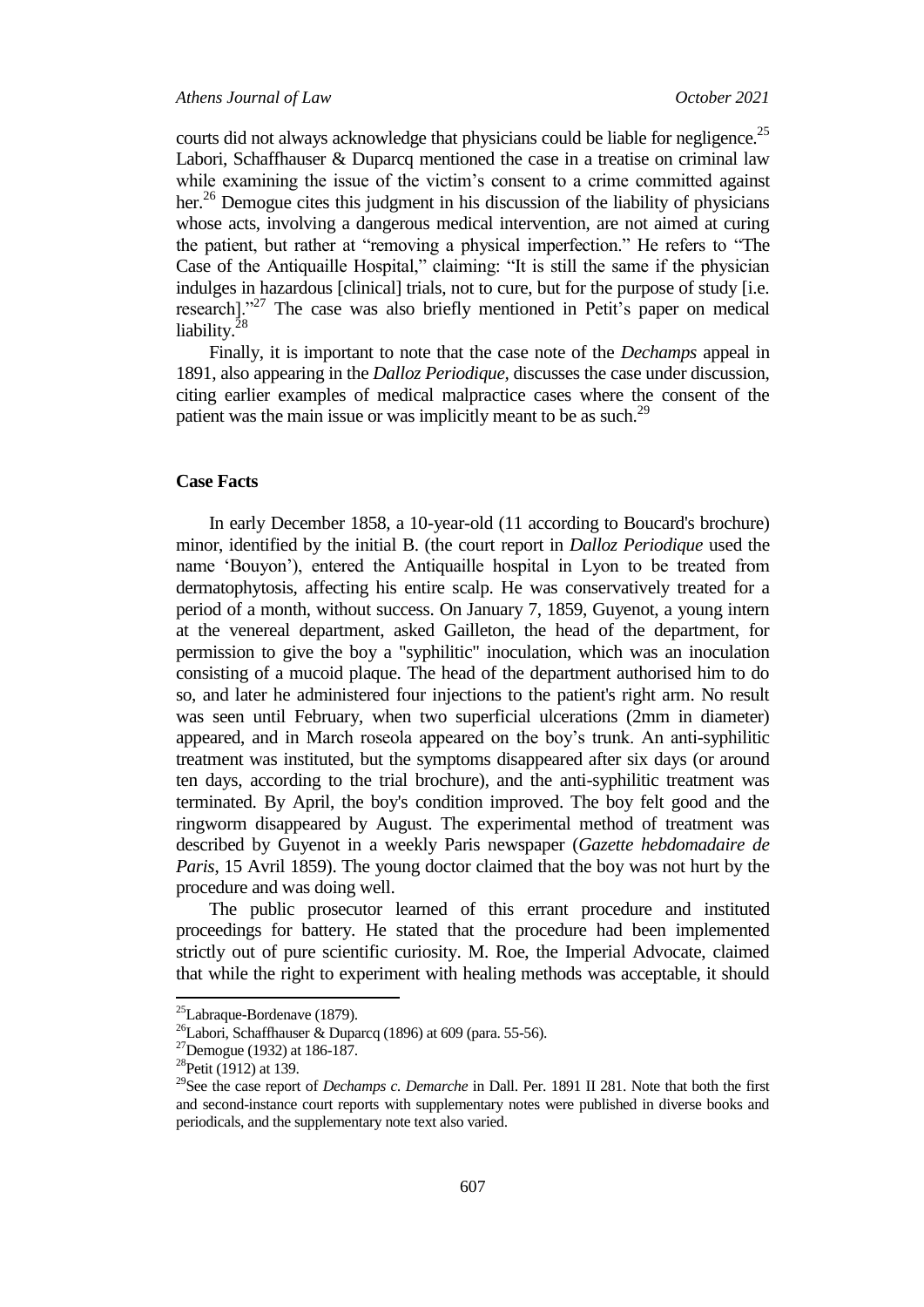only be applied in order to advance a patient's recovery: "such as an employment of a new [treatment] method when all the other means have been employed." The advocate also believed that possession of an advanced scientific title (e.g. a doctorate) was required in order to administer an experiment legitimately. Lastly, the advocate claimed that when an experiment has another goal other than just treating the patient's condition, the patient's consent must be obtained.<sup>30</sup> After having stated these assumptions, the Imperial Advocate reproached the accused Guyenot for experimenting without possessing a scientific doctorate and without having an actual goal to cure the patient. The Public Prosecution found that the doctor's acts contained elements of wilful injury – either by administering the injection itself or based on its consequences.<sup>31</sup> the Imperial Advocate assumed that the defence might claim lack of malice (which he objected to in his position later) and added that this failed to take into account the position of the patient, who was not interested in participating in such an experiment. Thus, the Imperial Advocate claimed that by conducting such an experiment, Guyenot was attempting to augment his medical reputation rather than acting in the interest of the patient. He also stated that the senior physician, Gailleton, was complicit in the offence, as he knowingly allowed the young doctor to conduct such an experiment on a child under his care.

#### **The Position of the Counsel for Defendant**

According to Boucard"s Brochure, Mr Royer, counsel for defendants, put up various arguments.<sup>32</sup> First, the counsel presented a consultative summary endorsed by three surgeons and the Head of the Hospitals from Lyon, as well as two Antiquaille doctors. The summary claimed that the eleven-year-old boy entered the hospital with dermatophytosis, covering the entire scalp, which had lasted several years. The doctors claimed that the minor was in a state of chloroanemic cachexia and debility, suffering from mycobacterial cervical lymphadenitis, but after a course of treatment he gained weight and his health gradually improved. The summary also reiterated the course of treatment after the inoculation (see above). The doctors considered the boy's health as "flourishing" and simply incomparable to his previous condition of health, and they found the treatment to be successful, stating that it was not possible to have restored the boy's health "better or quicker." According to Royer, the treatment process lasted eight months and its results were exceptional. He also claimed that the doctors" acts should not be considered to be "assault and battery" and ascertained that it was absurd to speak of any malice on the part of the doctors. Regarding the patient's consent, Royer said that Mr Gailleton believed that "*this consent is, in reality, illusory; that the patient of the hospital will always consent to what [treatment] is offered to him – without any [possibility] to be able to calculate the consequences ... let him trust* 

<sup>30</sup>Boucard (1860) at 4; *Dall. Per. 1859 III 87*, p.p. 87-88

<sup>31</sup>Boucard (1860) at 4; *Dall. Per. 1859 III 87*, 87-88

<sup>32</sup>Boucard (1860) at 6 et seq., *Dall. Per. 1859 III 87*, 87-88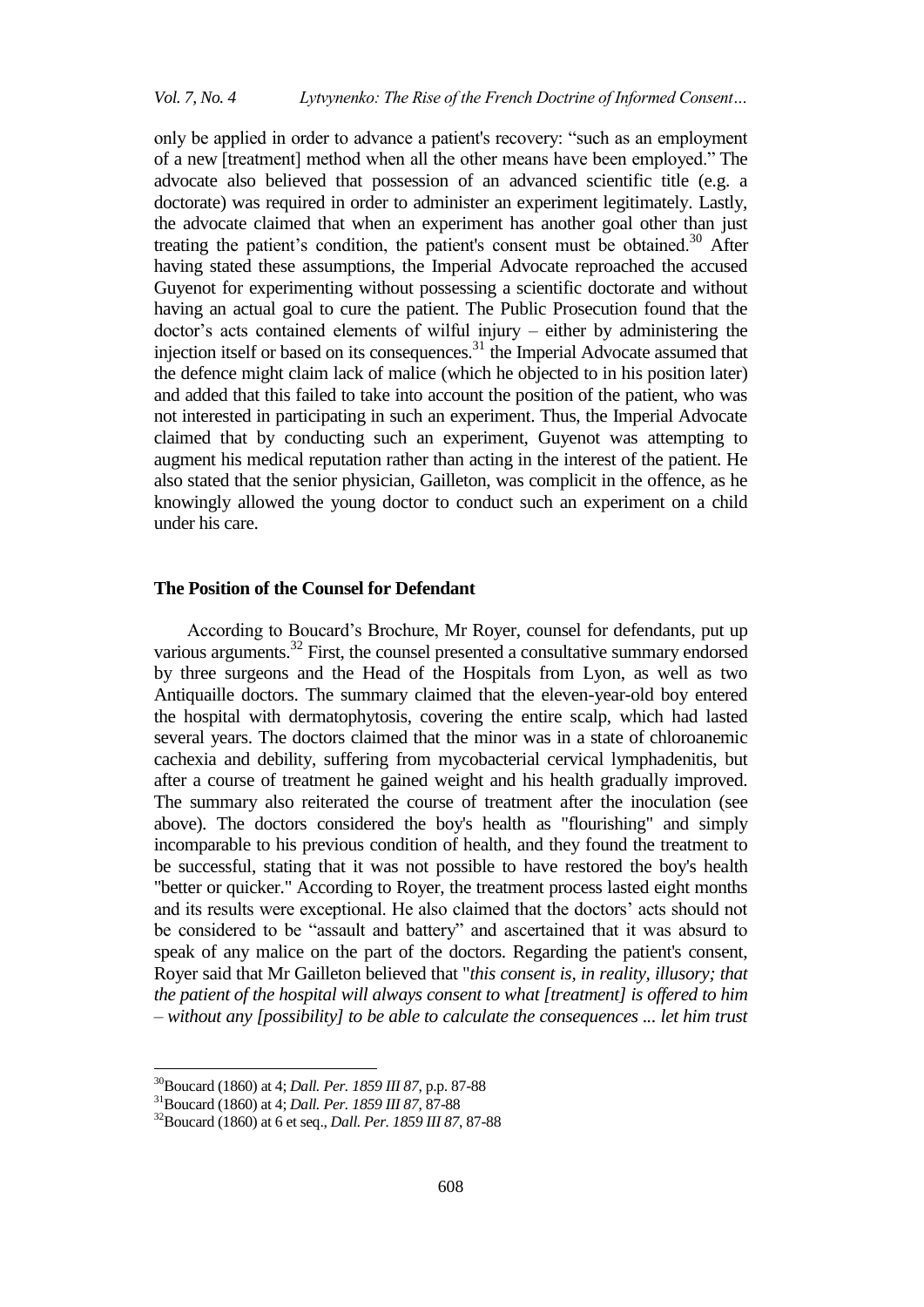*in the science of the doctor.*" <sup>33</sup> The counsel for the defendants concluded that 1) the treatment was harmless; 2) the treatment by analogy was applied; 3) the result was highly efficient. He pleaded for acquittal.<sup>34</sup>

#### **The Judgment and the Court's Inferences**

The court discussed the main facts of the case and summarised the position of the counsel for the defendant as follows: 1) the incriminating facts, upon his view, do not constitute an offence; 2) the means applied by the doctors were not purely for experimental purposes, as primarily they wished to cure the patient, and only as an incidental aim, to resolve a controversial issue of medicine. 3) the doctors had no malicious intent and did not wish to harm the boy. The court responded to these issues as follows:

- 1. The law applies a generic definition in order to define an act of "battery." This includes any lesion, even a small one such as the prick of a needle, affecting an individual"s body.
- 2. The rights and obligations of the doctors towards science have their limits, and should never come before the rights of the patient. It is acceptable for the physician to treat the patient with a new method, if curing the patient is the only goal of applying the experimental method of treatment. The court, however, did not find that this was the situation in this case. The court believed that the doctors' main goal was to resolve a medical question by means of an experiment, seeking to determine if the manipulation they performed could possibly lead to a cure. The court also recalled that Guyenot admitted that he could not predict the results of the inoculation he had administered. Therefore, the Court inferred that the defendants could not maintain that they wanted to treat the patient by a curative method, of which they were not convinced themselves.
- 3. The Court stated that it is not necessary for the offender to act maliciously or with hatred and revenge in order for his actions to constitute an offence. In this case, it was sufficient for the defendants to act knowingly, attempting to resolve a scientific issue by taking the risk of causing harm (which obviously existed). The Court also noted that analogous experimental treatment, if carried out elsewhere, would not legitimise what had occurred at the Lyon hospital. The court found Guyenot and Gallieton liable – Guyenot for battery (Art. 311 of the Penal Code) and Gailleton for complicity. They were fined FRF100 and FRF50 respectively.<sup>35</sup>

According to the *Dalloz Periodique (Vol. 1859, p. III)*, the general guidelines resulting from this case are as follows:

 $33$ Boucard (1860) at 12

<sup>&</sup>lt;sup>34</sup>Boucard (1860) at 13-14

<sup>35</sup>*Dall. Per. 1859 III 87*, 87-88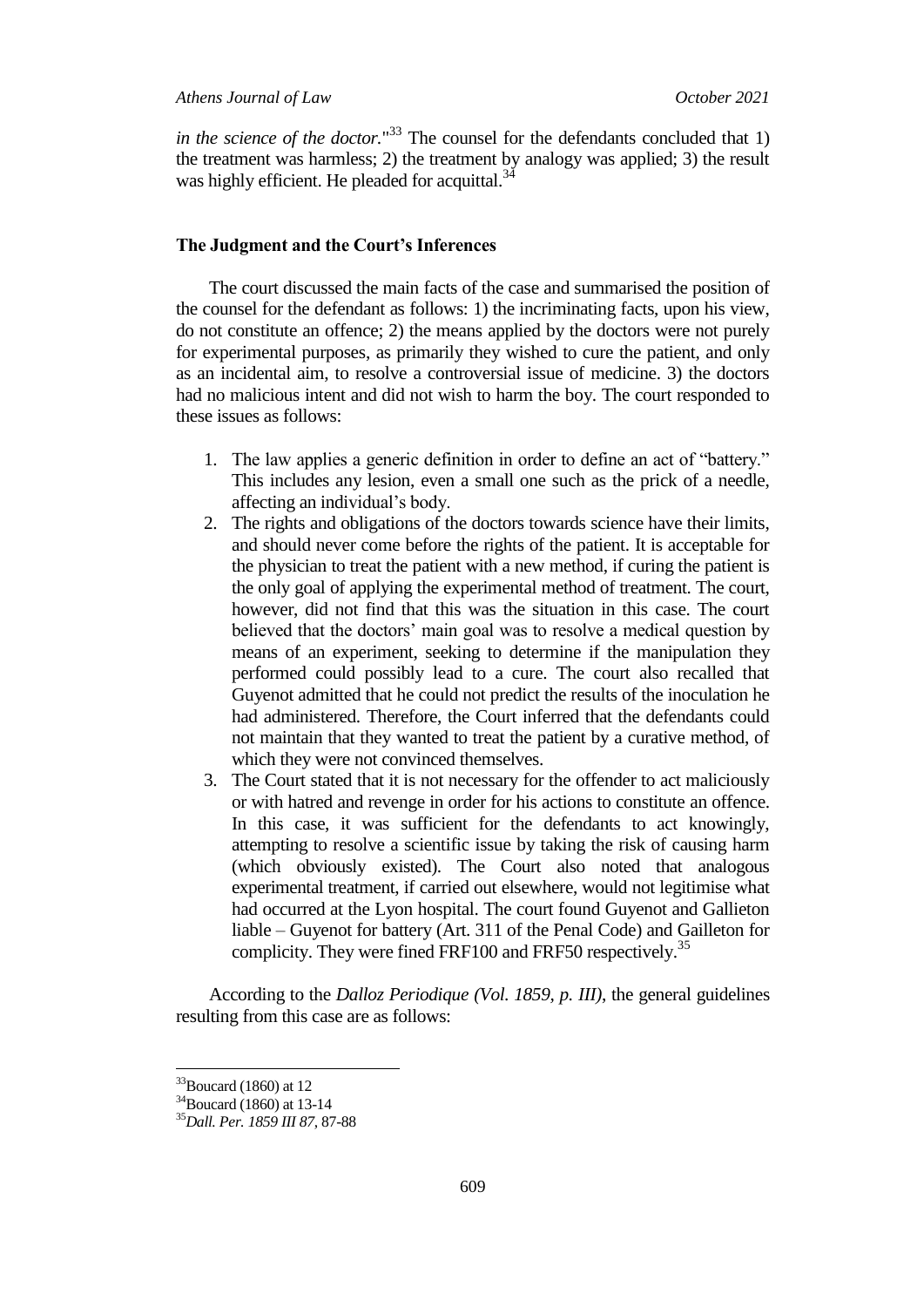- 1. The court may presuppose that any lesion caused by a surgical instrument that affects the patient's body or health, even slightly, constitutes an "injury" (Art. 311 of the Penal Code). This includes an injection or its consequences.<sup>36</sup>
- 2. To establish the criminal character of the battery, it is not necessary for the health care provider to act with malice, revenge or hatred. It is sufficient that 1) he acted without a right to do so; 2) he acted with full knowledge of the facts; 3) he acted with a specific aim to conduct a scientific experiment.
- 3. The provisions of the criminal code attributed to assault and battery could be applied in this case (as a "casuistic" interpretation).
- 4. Consent of the person to an act of battery, in any form, does not exonerate the health care provider.
- 5. Physicians may use experimental curative methods only for the treatment of patients, and not for the purpose of resolving a specific medical question. Depending on the circumstances of the case, such action may give a rise to a lawsuit for battery.

#### **Aftermath**

Another important milestone of the French law regarding patients' rights is the case of Dr Dechamps (1889-1890). A three-year-old child with a leg curvature was brought to a Liege hospital for corrective surgery. The doctor performed an (unconsented, according to the plaintiff) $37$  osteotdalomy, after which gangrene set in, causing the foot's subsequent amputation. Interestingly, the defendant himself did not recommend that such an operation be performed on children under the age of six, which was taken into account by the trial court, though the appellate court claimed that the courts must not interfere in the application of the treatment methods, but should assess the possible imprudence of the doctor.<sup>38</sup> Having lost at the trial court, Dechamps appealed, claiming he could prove that the child"s relatives had given their consent to the procedure, and he was not at fault. The respondent also claimed that the operation was badly performed, and the gangrene occurred owing to negligent postoperative care. Before allowing the appeal lodged, the court let the litigants to prove their claims by witness testimony.<sup>39</sup> This judgment elaborated on or confirmed a number of principles:

- 1) Surgery performed on a patient is valid only upon his own consent, and where a patient may not consent due to being incapable of doing so, upon the authorisation of his legal representative or guardian.
- 2) Consent is not required in urgent situations.

 $36$ See also Boucard (1860) at 4.

<sup>37</sup>*Dechamps c. Demarche.*

<sup>&</sup>lt;sup>38</sup>See the case reports in: Dall. Per. 1891 II 281, 282 and Recueil Sirey 1895 II 237, pp. 237-238 (featuring the Dechamps case report in a different judgment case note, and a trial/appellate court report synthesis in Dall. Per. 1891 II 281, p. 281-283).

<sup>39</sup>*Belgique Judiciaire* 1891.699, at p. 701; Dall. Per. 1891 II 281, 283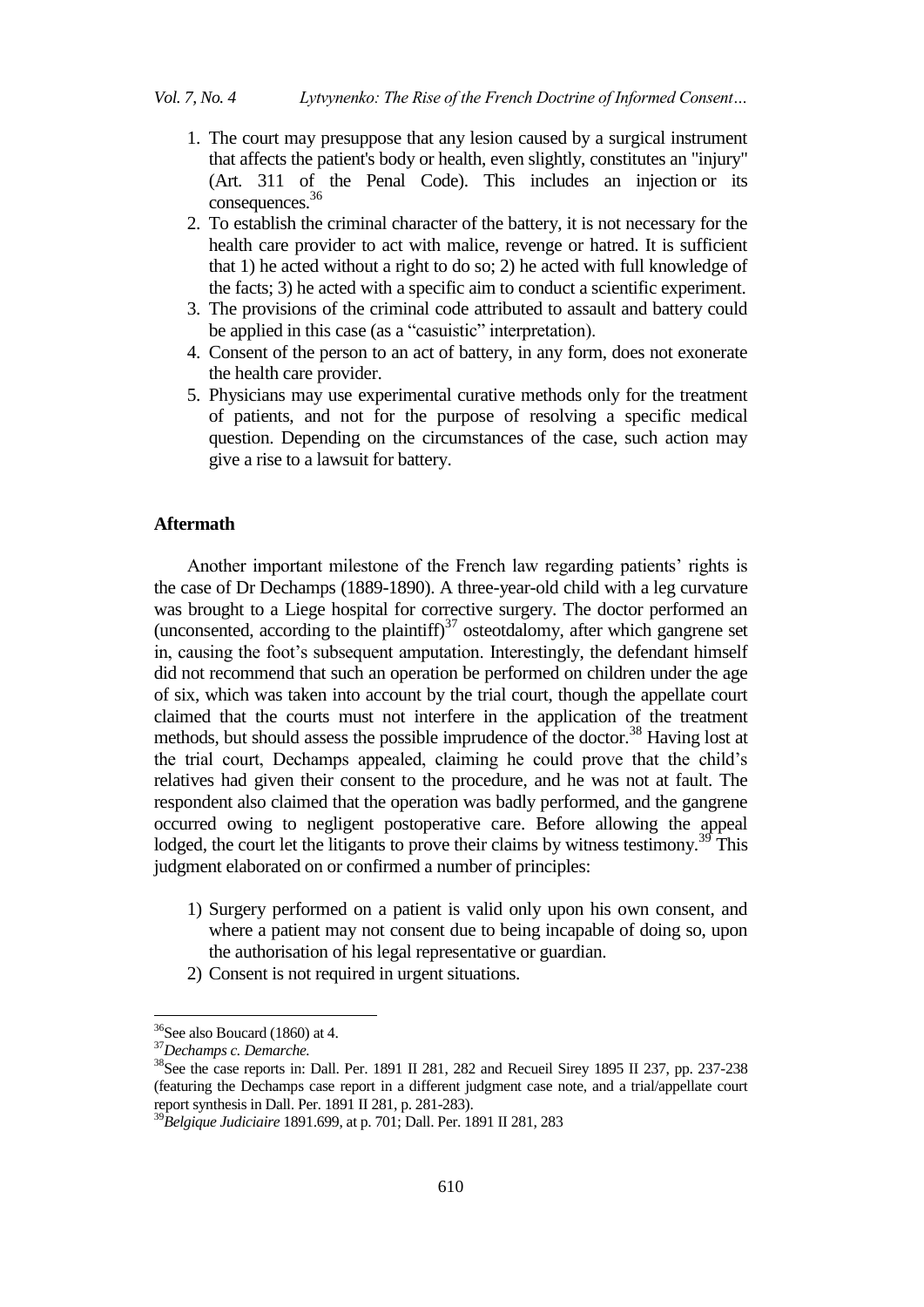- 3) The physician does not need to go into details concerning the technical features of the operation, it is enough for him to give a short explanation of the name of the procedure/operation, and the reason it is being performed (later, however, French courts extended this rule).
- 4) If a patient seeks advice for medical assistance, or is admitted to a hospital, it does not mean that he automatically consents to all treatment and procedures that a doctor may advise him to undergo.
- 5) The physician is not liable for applying any method of treatment, and the courts should not interfere in this aspect; the doctor is liable for imprudence or carrying out his duties contrary to the rules of the medical profession, and the courts are to assess this imprudence, had it occurred.<sup>40</sup>

*Dechamps* was the first of a chain of cases, where the lack of a patient's consent (and frequently, the failure of the doctor to warn the patient of the possible consequences of a surgical operation, manipulation or specific treatment procedure) constituted acceptable grounds for commencing a medical malpractice action based on Art. 1382-1383 of the Civil Code. In fact, experimental methods of treatment, though not always being purely scientific experiments, resulted in a multitude of legal actions against physicians, with diverse outcomes.

*The Antiquaille Hospital Case* had a substantial impact on the further development of jurisprudence on the subject of patients" rights. The judgment is stringently cited in the *Dalloz Periodique (Vol. 1859), Part III* note on the *Dechamps* appeal,<sup>41</sup> whereas the *Journal des Tribunaux* version of the trial's court report refers only to Belgian precedents, none of which involved the issue of unconsented surgery.<sup>42</sup> Tart (1894) made a number of statements regarding the patient"s consent and the issue of experimental treatment (even though the text mainly concerned *Dechamps* and did not cite *The Antiquaille Hospital Case* directly): "*A doctor does not have the right to carry out experiments upon his patient. In order to [emphasise] this, I mean that any experimental research for the purpose of curiosity or scientific interest, is strictly prohibited. The patient's health is the measure of both the doctor's rights and his duties. The doctor's exclusive mission is to try to heal [the patient]; any act which goes beyond this limit becomes immediately illegal, and must be avoided*."

Tart emphasised that the doctors may use experimental methods of treatment if these could benefit the patient, and even relatively dangerous methods of treatment and medications could be justifiably applied in the course of healing, if they are implemented to save the patient.<sup>43</sup> The allusion to any experimental treatment implemented for the sole aim of conducting research is sufficiently comparable to *The Antiquaille Hospital Case*, as the defendants were convicted of exactly such acts.

Tart"s position, and the position of the Lyon criminal court in the case of the Antiquaille Hospital, was upheld in both doctrine, jurisprudence and the judgment

<sup>40</sup>See summary of the *Dechamps* case facts reported in: Dall. Per. 1891 II 281

<sup>41</sup>See report of the *Dechamps* appeal in Dall. Per. 1891 II 281, 281-282

<sup>&</sup>lt;sup>42</sup>See the Dechamps case report in Journal des Tribunaux (Bruxelles) Vol. IX (1890) at 5-7

<sup>43</sup>Tart (1894) at1070-1072.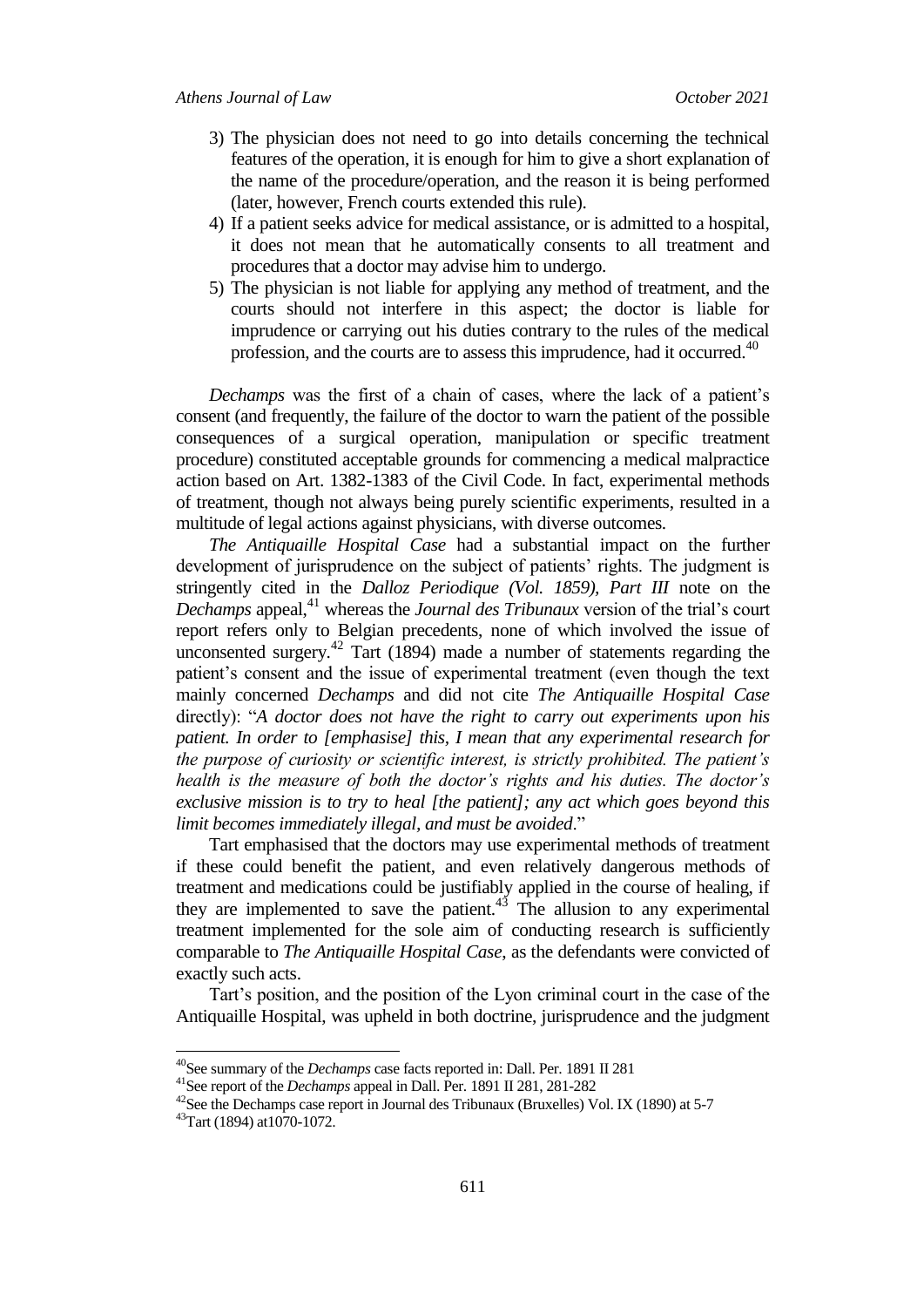notes supplied in periodicals. It was commonly known that a physician may not use his patient as a "test subject," as doing so would construe civil liability. $^{44}$  A very interesting case occurred in France in the 1930s, featuring a wrongful death suit brought by the heirs of Pierre Chavonin, who sued the defendant, Dr L., for negligence. Pierre Chavonin,<sup>45</sup> who suffered from obliterating arteritis, came to the defendant in December 1932 for a consultation. Following, he recurrently underwent radiotherapy treatment until May 1933. In November 1933, Chavonin was summoned to the hospital again, though the purpose of this visit is unclear. According to the facts, Dr L. was visited by two interns who were studying the diagnostics and treatment of obliterating arteritis by means of arteriography, and they asked him if he knew of any patients suffering (or who had suffered in the past) from the said ailment. He told them that he treated Chavonin around a year earlier, and that Chavonin was about to come to the hospital. The expert conclusions following Chavonin"s death stated that he had not requested medical care nor a medical examination since May 1933, and was summoned to the hospital by Dr L only at the request of the two abovementioned interns, "in order to serve as a subject of observation for the said specialists." Their experiment failed and had fatal consequences. A short while after he visited the hospital, Chavonin developed severe pains and later gangrene, resulting from the obliteration of the artery where they injected the opaque. The patient died in the first days of December 1933. Later, Dr L. alleged that the gangrene developed as a consequence of the ailment Chavonin was suffering from earlier, in 1932-1933, <sup>46</sup> but the experts' conclusion stated there was a causal link between Chavonin's death and the experiment that the interns had conducted on him.

The court determined that under the doctrine established by case law and literature, a doctor who experiments with a remedy or new method of treatment on a patient unnecessarily and without his free and informed consent, is committing professional misconduct. Dr L. summoned Chavonin to undergo radiography, a procedure that did not involve anything hazardous to his health, and did not mention an injection of opaque (which is used for performing arteriography). Nor was it established that the two young men, the interns, had expressed to Chavonin their intention to conduct the medical experiment, or warned him of its possible dangers, or even merely obtained his consent. Dr L. admitted to being at fault for everything that had occurred and did not argue that he was not responsible for the acts committed by the interns. He also did not deny that he had summoned Chavonin to the hospital in order to facilitate the research of the two interns. The court also found that the interns had committed a fault by conducting such an experiment, which Chavonin had never requested nor agreed to, nor was it necessary for him to undergo. Dr L. was found to be responsible for the death of the patient and required to pay out  $FRF100,000$  in damages.<sup>47</sup> The doctor filed an

1

<sup>44</sup>See, for instance, *Epoux R. c. Docteur P.*

<sup>&</sup>lt;sup>45</sup>As it was later revealed by the court, Chavonin was an employee of an industrial firm, married, and a father of five, two of which were minors at the time of the proceedings. Despite the fact that his exact age was not stated, he seemed to be around 50 years old.

<sup>&</sup>lt;sup>46</sup>See also the report of the case in Dalloz Periodique (1936), Part. II, p. 9-13, where the details of the autopsy examination are described in detail.

<sup>47</sup>*Consorts Chavonin c. K.*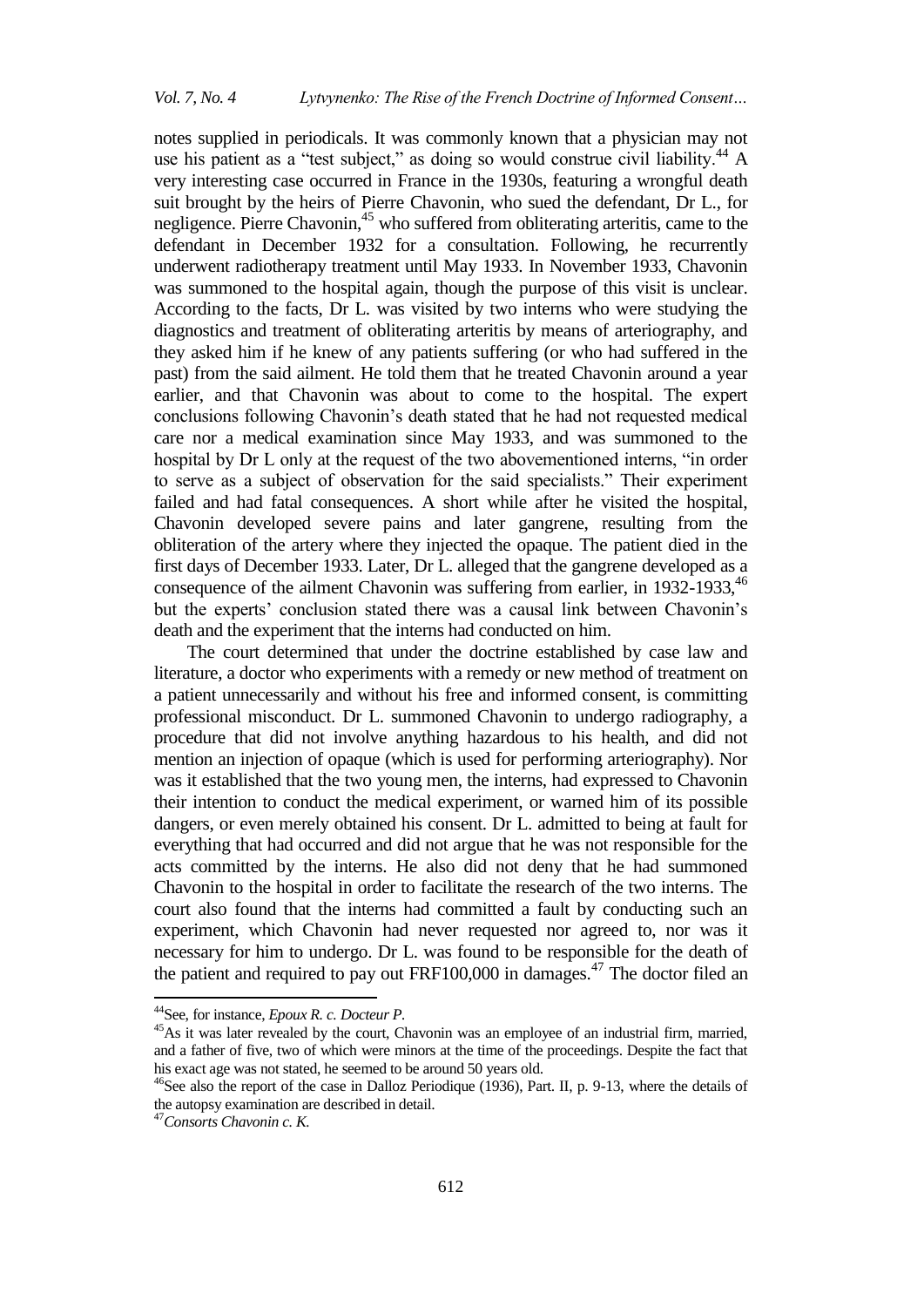appeal, which was unsuccessful. The Paris Court of Appeals confirmed the facts established by the court of Seine, i.e. that Chavonin was in relatively good health after he received treatment in early 1933 and did not require any medical treatment at the time he was summoned to the hospital. The experiment obviously did not have curative goals, but was performed merely for scientific research, and thus the head of the department should be held liable for the incident.<sup>48</sup> Additional facts and a substantial supplementary note on this judgment can be found in the *Dalloz Periodique* version of the trial court judgment report.<sup>49</sup>

While previously the term "free and informed consent" ("*consentement libre et éclaire*") was used in contexts unrelated to medical law, such as issues of marriage, family and contract law, the *Chavonin* case is the first judgment in which the court used this term in the context of a patient"s consent to a surgical or other medical intervention, examination or experiment. Thus, we may determine that "informed consent" in its broad sense (see above) is a French law innovation, established both in case law and doctrine, relating to various aspects of the doctor's duty to inform the patient of the proposed medical treatment, its methods and possible dangerous side effects.

The subject of experiments on humans is still discussed within French case law at present. In a 2012 judgment, the Administrative Court of Appeals of Paris annulled the decision of the Biomedicine Agency allowing the National Institute of Health and Medical Research to implement a research protocol on embryonic stem cells used for modelling facio-scapulo-humeral muscular dystrophy. This was because it was not established that there was no alternative method to conduct this research, which was the only justifiable argument that would deem the proposed protocol legitimate. Upon the appeal of Jereune Lejeune Foundation, the Administrative Court of Appeals quashed the judgment of the first-instance administrative court.<sup>50</sup>

#### **Conclusions**

The doctrine of informed consent seems to be well-established and researched. At the same time, there are many rare and lesser-known judgments on the subject, occasionally represented by academic literature. This paper strives to represent an alternate, more civil-law approach to the gist of informed consent and the origination of it in the legal system of France, which, at present, is one of the most elaborate in respect to medical law and the patient"s rights, and has been such for over one hundred years. Despite the fact that consent to medical treatment was a rare subject of litigation in the late nineteenth and early twentieth century in countries with a more paternalistic view on medicine, the opposite was true for France and Belgium, where a multitude of medical malpractice cases already existed. The focus of this paper, *The Antiquaille Hospital Case*, provides an example not only of negligence or assault by implementing an unconsented

<sup>48</sup>*L. c. Consorts Chavonin et Cie des produits chimiques de la Sorbonne.*

<sup>49</sup>*L. c. Consorts Chavonin et Cie des produits chimiques de la Sorbonne*.

<sup>50</sup>Case nr. 10PA0582.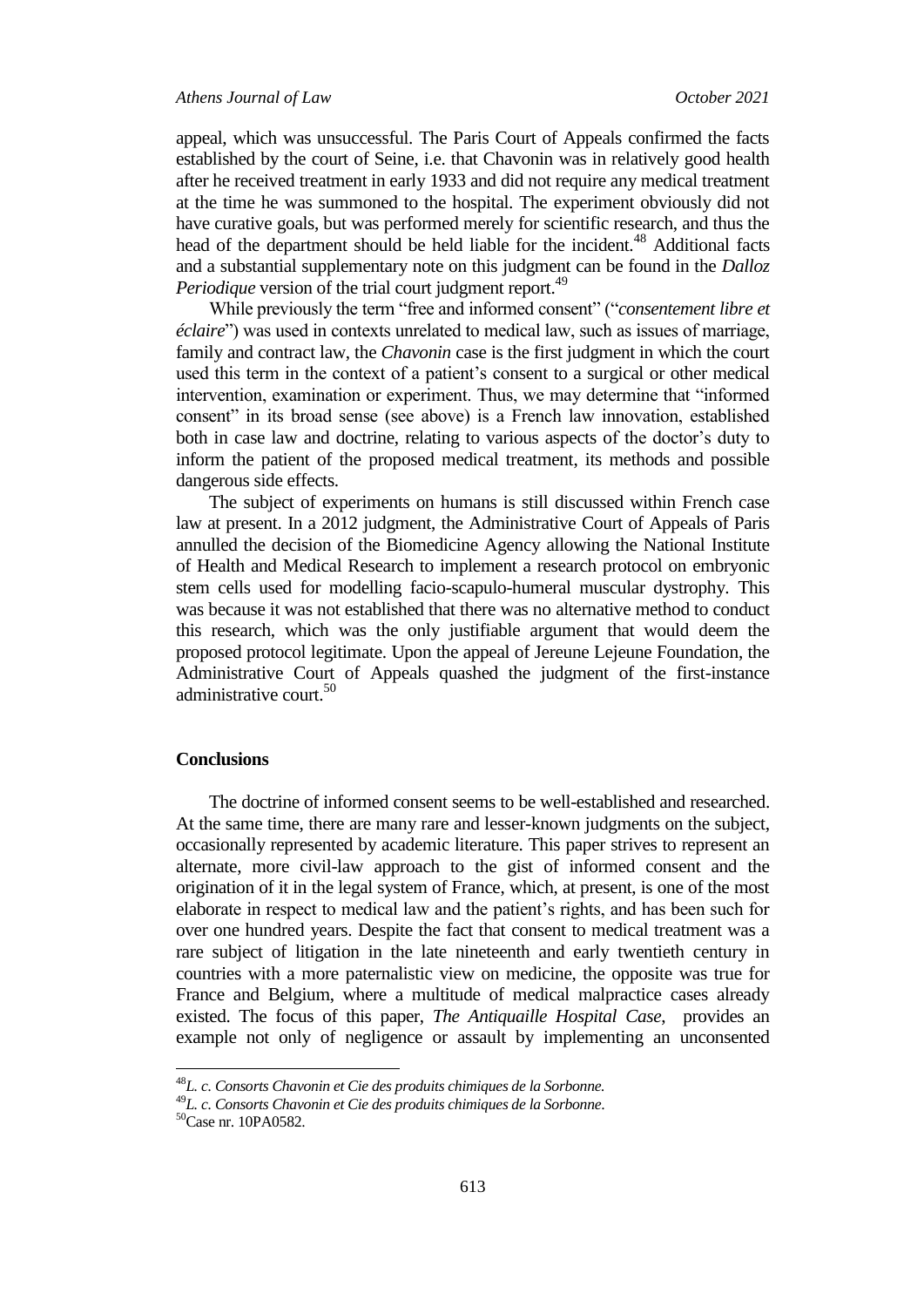operation, but deals with an unconsented operation conducted solely for the purpose of a medical experiment on a minor. If we accept that the Fourth Generation of Human Rights in respect to medical law encompasses the issues of medical research and experiments on human beings, then *The Case of the Antiquaille Hospital* in 1859 may be considered its inaugural event, as the physicians" actions were specifically meant to obtain information within the framework of medical research, which was published in a local scientific journal. While the *Chavonin Case* (1935-1937) resembles the circumstances of the Case of Antiquaille Hospital in principle, its consequences were more deplorable for the patient. Similar judgments are of great value to the evolution of medical law, especially in civil law jurisdictions. While this paper represents only a fragment of the evolution of the informed consent doctrine in French medical law, the author intends to continue to delve into the doctrine of informed consent in French law, especially regarding *Dechamps* and the resultant judgments, which provided the basis for the concept of "informed consent" in modern French law.

#### **References**

- Abel, B. (1936). La responsabilité civile des Médecins. Ph.D. Thesis*.* Université de Nancy, Faculté de droit. Nancy, Imprimerie Georges Thomas.
- Anonymous (1860). "Poursuites dirigées contre deux médecins à l"occasion d"inoculation syphilitique' in *Revue de thérapeutique medico-chirurgicale* pp. 23-28.
- Azencot, S. (2001). *Le consentement du patient en médecine générale: au-delà de la jurisprudence quelle place en pratique quotidienne*. Sciences du Vivant [q-bio].
- Bernelin, M. (2017). Les sources du droit de la recherche biomédicale en France et au Royaume-Uni, étude comparative du concept de légitimité / The Regulation of Biomedical Research in France and in the United Kingdom: A Comparative Study of the Concept of Legitimacy. Doctor of Philosophy (PhD) thesis, University of Kent, Université Paris Nanterre, France. [In English & French]
- Beviere-Boyer, B. (2010). *L'intégration du mineur au processus décisionnel de sa participation à la recherché, Master 2* "*Recherche en Ethique*".
- Boucard C.-V. (1860). *Inoculation d'accidents secondaires syphilitiques: [affaire de l'Hospice de l'Antiquaille].* Lyon.
- Briand J., Chaude, E. & J. Bouis (1869). *Manuel complet de médecine légale* & *Traité élémentaire de Chimie légale. 5ed.* Éditions J. Baillière & Fils*.*
- Demogue, R. (1932). *Traité des obligations en general*, Tome VI. Paris: Bibl. A. Roussea [In French]
- Labori, F., Schaffhuaser, A. & A. Duparq (1896). *Répertoire Eencyclopédique du droit Français,* T. 2. Paris.
- Labraque-Bordenave, P. (1879). *De la responsabilite des medecins dans la pratique de leur art,* France Judiciaire Ann. 1879, p. I, p. 196-200.
- Mémeteau, G. (2012). "La loi peut-elle contrôler la validité du consentement?" La lettre del"Espace de Réflexion Éthique, Publication du CHU de Poitiers.
- Monnier, S. 2001. *La reconnaissance constitutionnelle du droit au consentement en matière biomédicale*, Revue internationale de droit compare /Année 2001/53-2 pp. 383-402. [In French]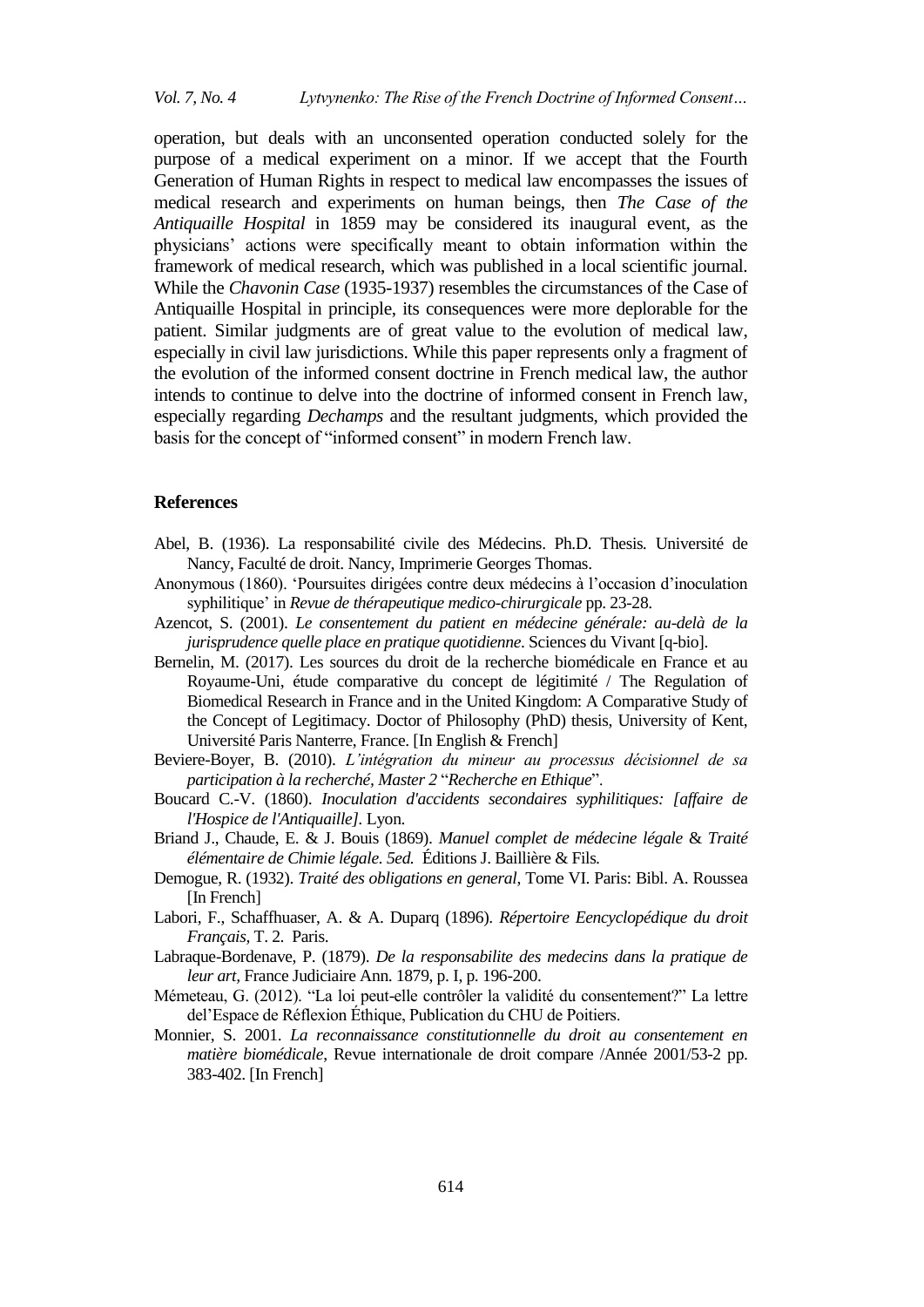- Morin, A. (1850). Répertoire général et raisonné du droit criminel: où sont méthodiquement exposées la législation, la doctrine et la jurisprudence, Tome 1. Paris: C.-A. Durand, libraire-editeur.
- Petit, M. (1912). 'De la Responsabilite Medicale', Archives d'electricite medicale (25.6.1912). [In French]
- Tart, I. (1894). "De la responsabilite des persones. Art du guerir". (20 July 1894). *La Belgique judiciaire. Gazette des tribunaux belges et étrangers. 1891.* Alliance typographique, Bruxelles.[In French]

#### **Cases**

*Germany*

*Reichsgericht*, III Strafsenat, Urt. v. 31.05.1894, Rep. 1406/94 = ERG St. S. Bd. 25. S. 375, 380–382

*Bundesgerichtshof*, 23.11.1982; VI ZR 222/79, para. 15-16

#### *France*

*Chini c. Coconni*, Cour d"Appel de Aix, 22 October 1906*,* Dall. Per. 1907 II 41, 42-44 *and note*;

*B. c. G*., Cour d'appel Douai, 10 juillet 1946, Dall. Ann. 1946.351, 351-353.

- Case 10PA0582, Cour administrative d'appel de Paris, 3-ème chambre, 10/05/2012.
- *Consorts Chavonin c. K., Admin. d'assistance Publique et soc., des laboratoires Thorande*, Trib. civ. de la Seine (1 Chambre), 16 mai 1935, Dall. Heb. 1935.390, 390-392; Dall. Per. 1936 II 9 (first instance).
- *Dechamps c. Demarche*, 27 Nov. 1889, Trib. civ. de Liege; Cour d"appel Liege, 30 juillet 1890, reported in: Journal des Tribunaux (Belge) 1890 (Vol. IX), p. 5-7 (trial court report); Revue judiciaire (Lausanne), Anno 1890, p. 85; Pasicrisie 1890 III 83, 83- 85 (trial court); Pasicrisie 1891 II 78, 78-80 (appeal); Dall. Per. 1891 II 281 (appeal); Recueil Sirey 1895 II 237 (concise case report); Belgique Judiciaire 1890.471 (trial court); Belgique Judiciaire 1891.699 (appeal).
- *Epoux R. c. Docteur P.*, Cour d"Appel Lyon, 27 juin 1913, Gaz. Du. Pal 1914 I 506, 506- 507.
- *Foucault c. Helie*, Trib. civ. de Domfront, 28 septembre 1830, Dall. Meth. Vol. XXXIX (39), at p. 316-317 (printed in 1858).
- *L. c. Consorts Chavonin et Cie des produits chimiques de la Sorbonne*, Cour d'Appel de Paris, 1 Chambre, 11 mai 1937, Dall. Hebd. 1937.340, 340-431 (appeal).
- *Min. Publ. c. Guyenot et Gailleton*, Trib. corr. de Lyon, 15 dec. 1859, Dall. Per. 1859 III 87.
- *Peyronnette c. Dr. Cormon*, Trib. corr. de la Seine, 20 juillet 1907, Pan. Fr. Per. 1910 II 153, 153-155.
- *X… c. B…,* Cour de Cass, Ch. Req., 21 juill. 1862, Dall. Per. 1862 I 419, 419-420.